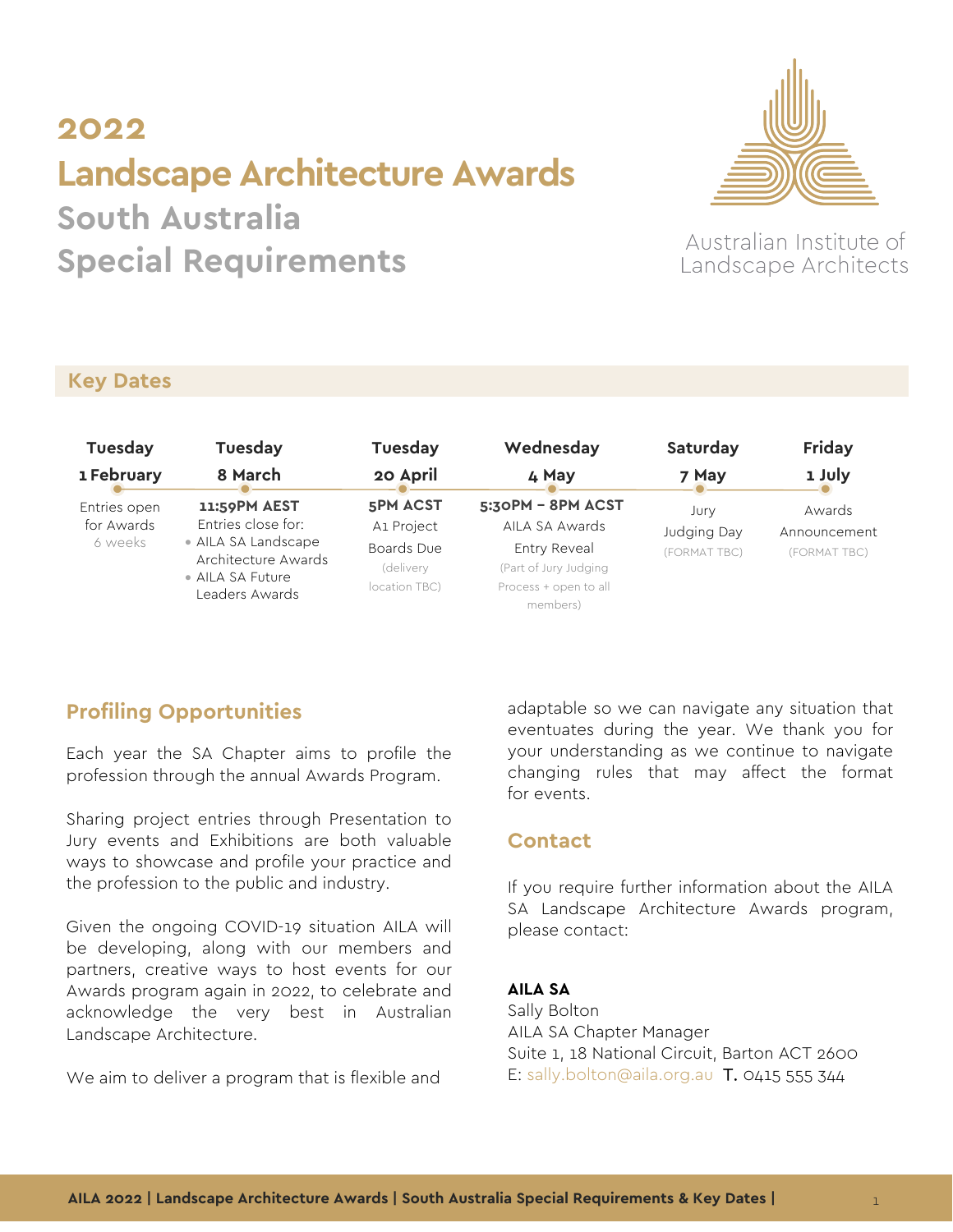

### **AILA SA Awards Entry Reveal**

**Part of Jury Judging Process + open to all members**

#### **Wednesday 4 May | 5:30PM– 8PM ACST**

In 2022 we are giving entrants the opportunity to present their projects to the Jury and to showcase project inspiration and highlights in an online format.

This event also gives our members and the public a chance to hear about the amazing work of landscape architects in South Australia.

This will be an online format and will include short 3-minute presentations by each entrant (Note: Maximum of 8 slides).

The Jury will be in attendance, and it will contribute to the Judging process that will occur the following Saturday. The Jury will not be able to ask questions on this occasion.

NOTE: *This event will also open to members, industry, and friends of AILA, so there will be an audience as well as the Jury Members in attendance. Entrants are strongly encouraged to participate, but we understand certain circumstance may make this difficult. If you are unable to attend, please get in touch and you can send a video* through *for the Jury to watch separately. Please note that the video must also be exactly or under 3 minutes.* 

# **Tips for preparing your presentation:**

We ask that presentations are kept to a maximum of **3 minutes.** A timer will give you a warning when you have 1-minute remaining and presentations will be stopped at the 3-minute mark, further time will not be granted.

- Maximum of 8 slides
- Presentations should highlight the core vision for your project and how the project relates to the Core Criteria: Thinking, Leadership, Results.
- Presentations should supplement the Statement of Achievement.
- Remember, this is an opportunity for you to talk about your project with the Jury face-toface and to highlight the standout qualities of your project that make it worthy of an Award.
- Slideshows should be highly visual to support your verbal presentation and avoid text-based presentations. Consider using one or two hero images covering the entire slide, complemented by your verbal presentation.
- Please consider images and drawings that contextualise the site for the Jury and the audience (for example aerial photographs or similar, broader street view, or site plans).
- Given the time restraints, consider scripting your presentation in a clear and concise manner so the Jury and audience can easily follow your narrative.
- Generally, videos are not encouraged; however, any videos will need to be embedded in the PDF presentation and are not to be uploaded as separate files or as links from video hosting websites to avoid technical issues on the day. Note that the length of the video will be taken as part of your presentation, including the time it takes for the video to load. Please check the video quality, ensuring that it is legible at full screen. Consider 720p or higher quality.